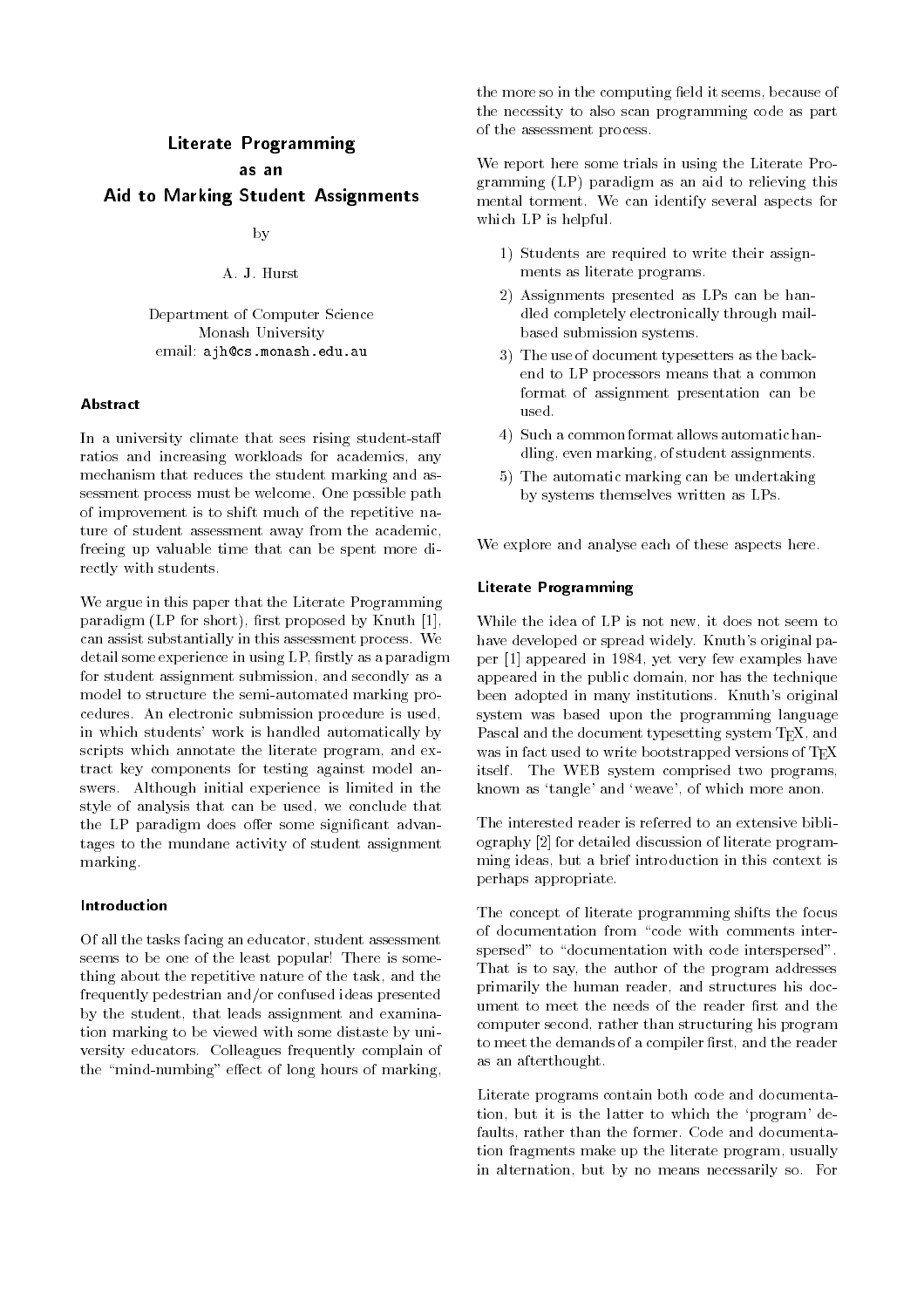the purposes of compilation, a filter is applied to the program, and this filter writes all the code fragments to one or more files. This filter is known as the 'tangle' filter, after the program written for this purpose in the original WEB system. Code fragments may refer to other code fragments, and a process of macro expansion takes place to ensure that the fragments get 'tangled' together in the order required by the compiler, even if not the order in which they appear in the program

A separate filter (although sometimes combined with the 'tangle' filter) program scans the literate program document and extracts a file suitable for document processing. This includes the code fragments suitable typeset. Such filters are known as 'weave' programs.

Some literate programming systems 'prettyprint' the code before typesetting, but this requires the 'weaver' to have some knowledge of the code syntax rules and binds the 'weave' filter to a specific language. Because of this constraint, more recent literate programming systems adopt a 'no prettyprinting' rule, which allows them to be used with arbitrary programming languages. However, the document processing system, being less of a constraint to the use of the system is usually tightly coupled to the system. TEX and IATEX are the document processing systems most widely used in this context

The processed document then admits of the full typesetting abilities of the document processing system, allowing tables, mathematics, figures, tables of contents and indices all to be automatically gnerated These greatly enhance the readability of the literate program Code fragments also may be indexed and cross referenced, and are usually typeset with fragment number or page references to embedded macro calls.

Figure 1 shows a fragment from one of the marking scripts referred to later in this paper. The literate programming system used is nuweb. Macro calls are shown enclosed in angle brackets, together with the page number on which they are defined. Lowercase letters are used to resolve multiple definitions on a single page and - question marks are used to indicate macros not defined (since this is only an excerpt of a larger document).

#### Automatic Submission

In order to automatically mark student assignments some form of automatic submission scheme is required This allows a student to lodge his code with a program that can do one or more of the following things

 $\bullet\,$  vet the code for basic attributes;  $\,$ 

- $\bullet\,$  record date, time,  $\sup$  ject name,  $\operatorname{assight}$ name and other administrative details
- $\bullet\,$  mail the code to a remote system;  $\,$
- compile the code or perform other appropriate processing
- $\bullet\,$  execute the code against some appropriately  $\hspace{0.1mm}$ chosen test data, preferably in a secure environment; and
- $\bullet$  evaluate the test results.

The first two of these are required for the purposes of recording the submission Essential to this project are the last three, to which we must add two additional requirements

- $\bullet$  -tangle and weave the literate program to  $\hspace{0.1mm}$ extract the source code for compilation and the documentation for typesetting
- $\bullet$  typeset the documentation.  $\hspace{0.1mm}$

Let us consider each of these in turn

It is essential to vet the submission at the outset We are dealing with students who are still at various stages of the learning process and they may not have adequately prepared themselves to use the submission system. They may have misunderstood instructions, and key wrong values into the system. The automatic submission system must give as much feedback to the student as possible at this stage in the submission process, so that the student is fully aware of just what has happened to his code. Particularly where marks are involved, some students may become quite upset and
or panicky if thet feel that their work has not been properly processed. Those who do not have confidence in the system will repeat their attempts, which may prove disastrous in the situation where the initial problem was caused by lack of disk space

Some students may behave maliciously towards the system in order to break it or otherwise upset the automatic process as much as possible. Their attempts must be monitored and rejected as appropriate, and audit trails left where possible, so that in the case something does go wrong, sufficient information is available to improve the robustness of the system

The submission process must record as much (relevant) information as possible, so that issues of deadlines, number of submissions, identity of the submitter, etcetera, are available not only for the marking process but also to investigate complaints as and when they arise. One cannot rely upon the honesty of students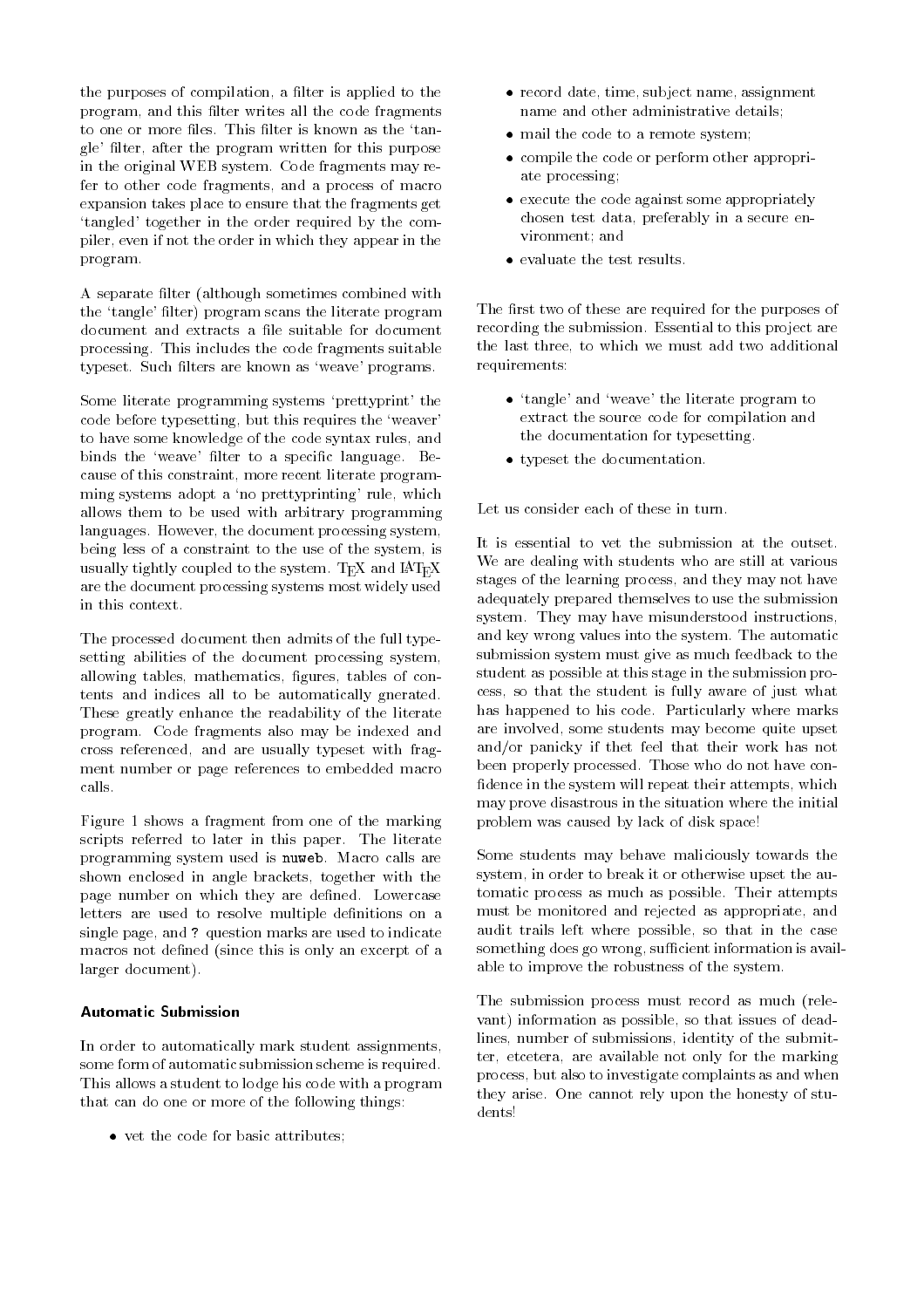The need to mail the submission arises not only because the systems responsible for developing the code  $(the student system)$  and processing the code  $(the$ marking system) are generally part of some form of local area network but also because of security concerns Separation of systems in this way decreases the risk of breakins

If the student code is to be evaluated, some mechanism for compiling and executing the received submission is necessary. This would not normally be a problem, except that a) the student may be using a different system to develop and test his code, and subtle system dependencies may surface at this stage, and b) one must be careful to execute student programs in a secure environment, where accidental or malicious program misbehaviour may compromise system security

To this end, we have developed a submitroot program which allows execution of a student program in a (unix) context where the only file systems accessible are the directory in which the executable code resides together with a subdirectory containing any required libraries or other executables

The behaviour of the submitted code under compilation and execution may then be assessed by running it against a number of test scripts, and examining the output to see if it conforms to the assignment specification One advantage of such an environment is that the student will be quite unaware of the nature of the test data, and this greatly enhances the quality of test, to say nothing of the need to be accurate in one's exercise design! For example, test data can be chosen randomly, or generated on the spot, thereby forcing accurate adherence to the assignment specifications.

We turn our attention to the need for the two additional requirements in the next section

#### Assignments as Literate Programs

It would be fair to say that documentation of assignment programs by students is one area that receives scant attention. Not only is the process of program documentation poorly understood at the best of times but also the task is compounded by the fact that the student is struggling to realize his own understanding of just how the program should be designed and coded. Students often get no tuition in how to document programs, or, if they do, it is overlooked as soon as attention is directed to some other area of programming. In these circumstances, it is little wonder that documentation becomes something that is done at the last minute, and is done scrappily at that. This is not a good model to be giving students

With these factors in mind, and following the challenge oered by Hamer it was decided to introduce literate programs as first the 'preferred', and then the 'mandatory' form of student submission for assignments in two third year courses taught by the author The fact that one of these subjects, a course in Compiler Construction, used the Eli system developed by which all which all compilers specific specific specific specific specific specific specific specific specific be written in FunnelWeb a literate programming system was an added impetus. As Hamer states: "... there is no 'obvious' course in which to include a topic on literate programming p Eli gave just the opportunity to respond to that challenge

Experience to date has shown that the general quality of student submissions has risen as a result of using literate programming One dimension of this quality is simply that resulting from the use of a document processing system being forced upon the students Previously the author had tried to move in this direction by asking students to submit work that had been typeset by any document processing system, WYSIWYG or markup, or at the very least typewritten; but the variability between layouts and print quality, together with the variety of skill levels demonstrated by students, meant that the overall quality of program documentation was just as wide (with just as extreme end points) as it had ever been.

A 'skeleton' literate program is made available, which is used by students as a starting point for constructing their solutions The advantage of this is that it can be as sketchy or as detailed as one likes The framework allows hints to be given, and may be used to structure the design to be used by the student. Figure 2 shows one such example

One emphasis presented to students is that they are encouraged to 'make their literate programs tell a story to the reader'. This paradigm seems to strike a chord with some students, who relish the opportunity to narrate their way through a program

It must be admitted that there are students at the other extreme who submit literate programs that have just one macro (the entire program code) and little or no documentation Addressing this failing is the topic of the next section

#### Marking the Literate Programs

The use of literate programs as the vehicle for student submissions not only improves the pedagogic process from the student's perspective, but it can greatly assist that process from the lecturer's point of view as well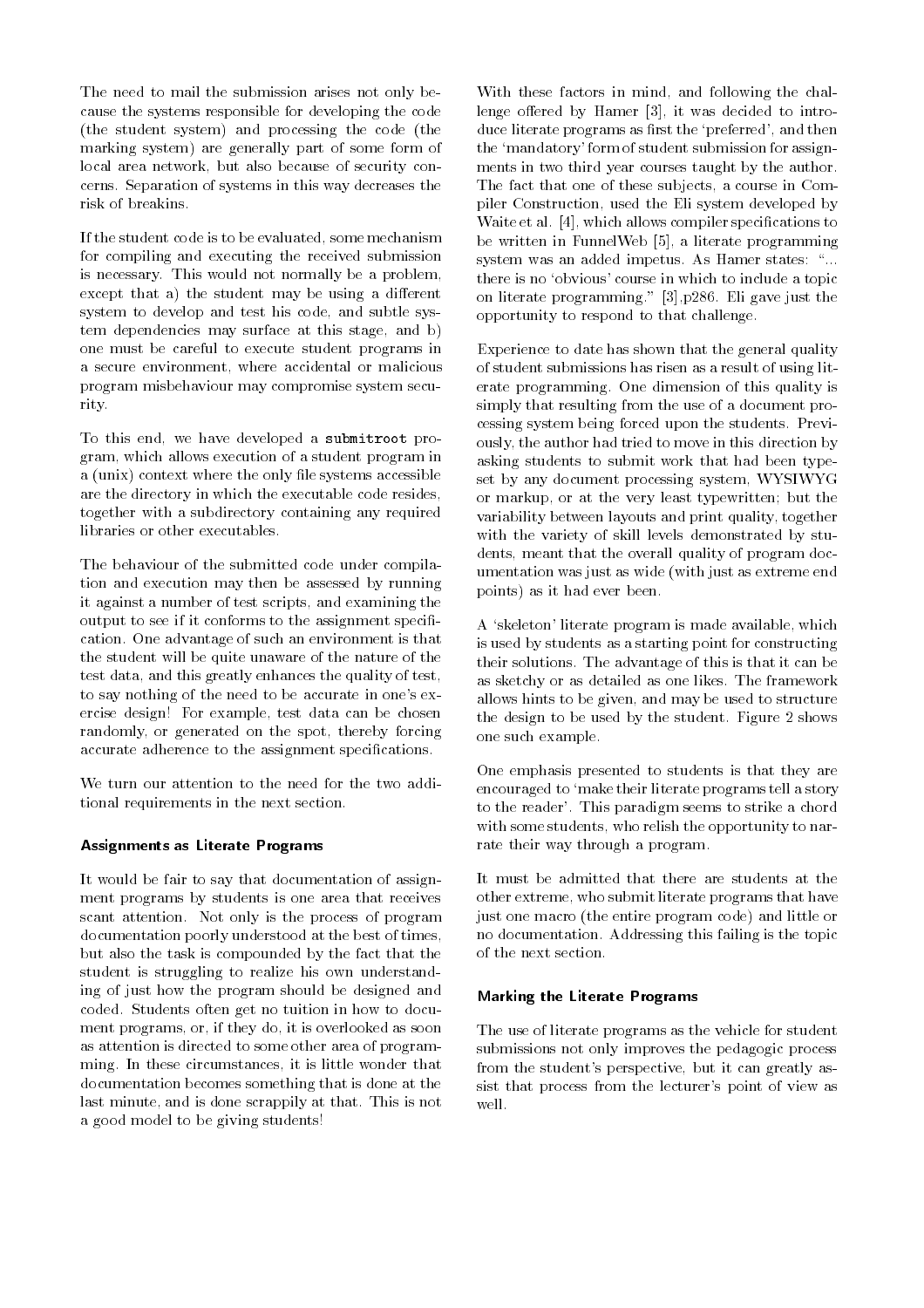At a basic logistic level, the use of literate programming means that everything the student needs to submit as part of his assignment solution can be present in the one file. All code, all documentation, including the ability to typeset tables, mathematics, even include figures, is available through various mechanisms

Of course, some of these tools require additional investment on the part of the student, so these mechanisms must be used with care. However, students as a whole seem keen to learn their use, and this is appropriate for budding computer professionals Knowledge of such tools as TEX,  $IATEX$ ,  $xfig$ , Postscript, etc., or their equivalents, is seen by many computer science educators in a somewhat equivocal light. On the one hand, they are regarded as essential components of a computing professional's knowledge, but on the other hand, educators may be reluctant to devote curriculum time to teaching them. Using them as part of the exercise submission cycle can resolve both of these points of view

Because the material is submitted entirely electronically, there is no paper to handle. Experience has shown that paper submissions often go astray, and the department has had to institute various auditing processes to ensure that the quality of service to the student does not degrade as the number of separate assignment scripts handled per academic rises With electronic submission, such procedures are reduced.

So how is the marking handled? The system developed so far uses shell scripts to perform some basic tasks, such as compilation and execution against test scripts Where the style of the exercises admits marks can be automatically accumulated for each test passed. Upon completion of the submission processing, a summary is mailed back to the student, together with the mark realized. Depending upon the tests failed, the script can also generate various hints as to what the student has done wrong

Students appreciate this immediate feedback and are allowed to rework and resubmit material until they are satisified with their efforts, or they run out of time. Both of these points encourage students to submit earlier in the assignment cycle, rather than the last possible moment On the one hand they can see immediately where they are failing, rather than having to wait until the deadline has passed, the lecturer has marked the material, and it has been returned to the student. By then, the immediacy of the problem has gone, and the student is often no longer interested in just what issue caused him to lose marks.

On the other hand, submitting earlier maximises the amount of time they have to perfect their work and the use of automatic testing and hint generation leads the student to focus directly upon her error

The literate programs are 'tangled' and 'woven', and the processed material stored until the lecturer is able to view it I use scripts to automatically cycle through the collection of submitted material so that as each student's literate program is displayed, another window shows the marks recorded automatically and the lecturer can satisfy himself that the marking procedure is behaving appropriately

Alternatively some things in an assignment may not lend themselves well to automatic marking. For example, in one of the subjects taught by the author, students are required to write Z schemas These are difficult to mark automatically, since there are issues of layout, style, and a variety of formulations to contend with The approach used here is to assess the students work by visually scanning the material, but here again the fact that the material is on-line means that scripts can be created to cycle through the collection of student submissions, together with a suitable script that prompts for each mark. As marks are entered according to how the literate program reads, the script prompts for the next marking point, which facilitates the marking process

One approach tried in this respect is to scan and annotate the student's literate program, adding highlight mechanisms that direct the eye to each salient point. This process is aided by making available a literate programming template, which the student can edit to reflect his work. Appropriate headings or text markups can be used to direct the script to annotate the relevant section of text. In Figure 1, the macro (Annotate the student's literate program  $ab$ ) does this task, using a perl script to perform the pattern matching and annotation It relies upon key text fragments in the skeleton (such as  $2.2$  Explanation  $\sim$  string form  $\sim$  chemica in Figure  $\sim$  , to add appropriate annotation. Figure 3 shows the result of annotating part of Figure 2, as applied to an actual student submission, as evidenced by the errors in the text! Marginal notes are used to draw the marker's attention to the key points. The leading number indicates how many marks the highlighted fragment carries

The use of shell scripts, perl scripts, test files, etc., tends to lead to a proliferation of files in creating a suitable marking environment. What better way to manage all these than to write the marking script as a literate program itself. This has the advantage that all the scripts are kept in one coherent whole, together with appropriate documentation. The marking script then becomes easier to debug and maintain

One reason for this is that a consistent environment may be reestablished by 'tangling' the literate marking program: this rewrites all files to ensure that they are in a consistent form Design decisions made in the development of the marking script are recorded for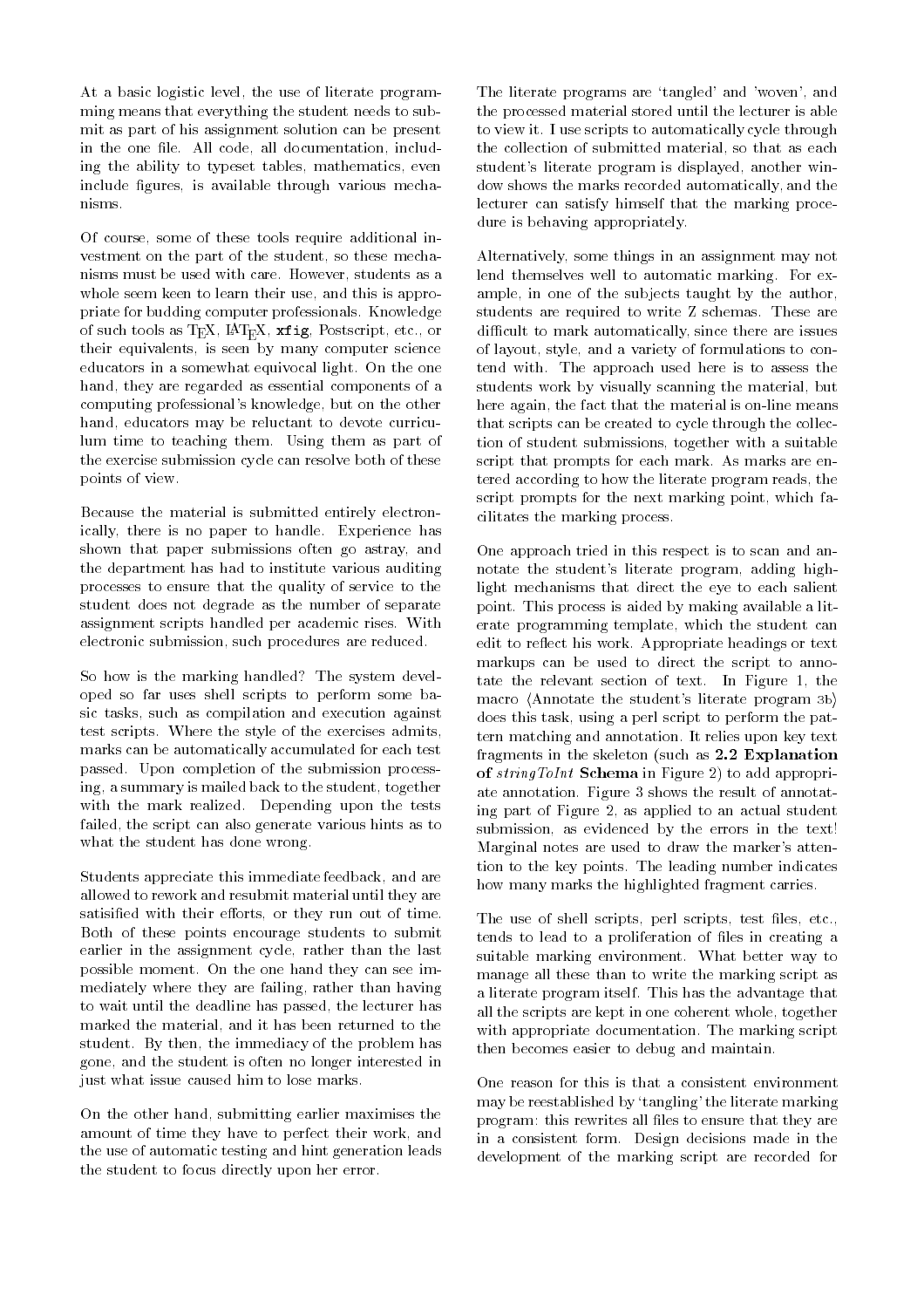posterity: this is particularly useful when the program is redesigned to handle the next exercise, whether it be next week, next month or next year.

#### Towards an Automatic Marker

The system as described above is not automatic The lecturer still has to construct the scripts, which, while having some commonality with each other, are still highly tailored towards the specifics of a particular exercise. We would like to move a step beyond this, and have much of the tedium of such script writing

A major impediment to the more widespread use of marking scripts is this need to redevelop the marking scripts for each exercise. Shell scripts (or their equivalent) require a certain level of programming skill that some users would not wish to acquire, and if we are to realize the goal of automatic marking in general, some automation of script generation is essential

To do this requires some notational mechanism in which to describe the marking task To date little work has been done to develop this aspect, but several ideas present themselves. One approach would be to develop a syntactical description of an exercise outline and use a translator tool such as Eli to firstly ensure that the submission is syntactically correct, and secondly to perform semantic transformations on the submission so that it can be handled by more primitive marking scripts

Another alternative might be to develop a notation that abstracts over the essential tasks in building such scripts: shell tasks such as compilation and execution; maintenance, selection, and automatic generation of test files, together with appropriate outputs; comparison and evaluation of test results; etc.. 'Marking' would then become a process of building upon such tasks, perhaps by using some form of programming notation to define how these tasks are composed and

#### Conclusions

We have described a system which is in use in the Department of Computer Science at Monash University The system allows automatic submission of student exercise solutions and to some extent automates their marking

Central to the philosophy of this process is the use of literate programming, which enforces an appropriate paradigm suitable for automatic marking upon the students. The design and maintenance of the automatic marking scripts themselves is enhanced and supported by the use of literate programming to construct them as well

Experience in the use of this system indicates that there is a fairly high overhead in creating and setting up the various scripts. For single courses, or small numbers of students, or marking requiring substantial interaction, this effort makes the process of marginal benefit. However, for large or repeated courses, or where there is a high degree of mechanisation to marking, the effort certainly facilitates the learning process.

As yet, we do not have mechanisms to support the automatic generation of the marking scripts. We believe that with further research, some progress might be made towards this goal and thereby make the overall process of student exercise marking more tractable

#### References

- $1 -$ Knuth, D.L., Literate Programming, The Computer Journal -
- 2. Beebe, N., Literate Programming Bibliography, available from URL: ftp://ftp.math. utah.edu/pub/tex/bib/litprog.{bib,ltx, twx}.
- 3. Hamer, J., Literate Programming: A Software Engineering Perspective,  $Software Ed$ ucation  $U$  is a set of  $U$  in  $U$  in  $U$  in  $U$  is a set of  $U$  in  $U$  in  $U$  is a set of  $U$  in  $U$  in  $U$  is a set of  $U$  in  $U$  in  $U$  in  $U$  in  $U$  in  $U$  in  $U$  in  $U$  in  $U$  in  $U$  in  $U$  in  $U$  in  $U$  in  $U$  in  $U$ sity of Otago New Zealand pp-2012 and pp-2012 and pp-2012 and pp-2012 and pp-2012 and pp-2012 and pp-2012 and ember 1994. (published by IEEE Computer society and the society press in the society of the society of the society of the society of the society of the
- Gray, R. W., Heuring, V. P., Levi, S. P.,  $\overline{4}$ Sloane, A. M. and Waite, W. M., Eli: A Complete, Flexible Compiler Construction System, Communications of the  $ACM$ ,  $35(2)$ :  $\mathbf{F} = \mathbf{F} \mathbf{F} \mathbf{F} \mathbf{F} \mathbf{F} \mathbf{F} \mathbf{F} \mathbf{F} \mathbf{F} \mathbf{F} \mathbf{F} \mathbf{F} \mathbf{F} \mathbf{F} \mathbf{F} \mathbf{F} \mathbf{F} \mathbf{F} \mathbf{F} \mathbf{F} \mathbf{F} \mathbf{F} \mathbf{F} \mathbf{F} \mathbf{F} \mathbf{F} \mathbf{F} \mathbf{F} \mathbf{F} \mathbf{F} \mathbf{F} \mathbf{F} \mathbf{F} \mathbf{F} \mathbf{F} \mathbf$
- 5. Williams, R., The FunnelWeb User's Manual. Available for anonymous ftp from URL: ftp://ftp.adelaide.edu.au/pub/funnelweb, or any Comprehensive TEX Archive Network  $(CTAN)$  site, May 1992.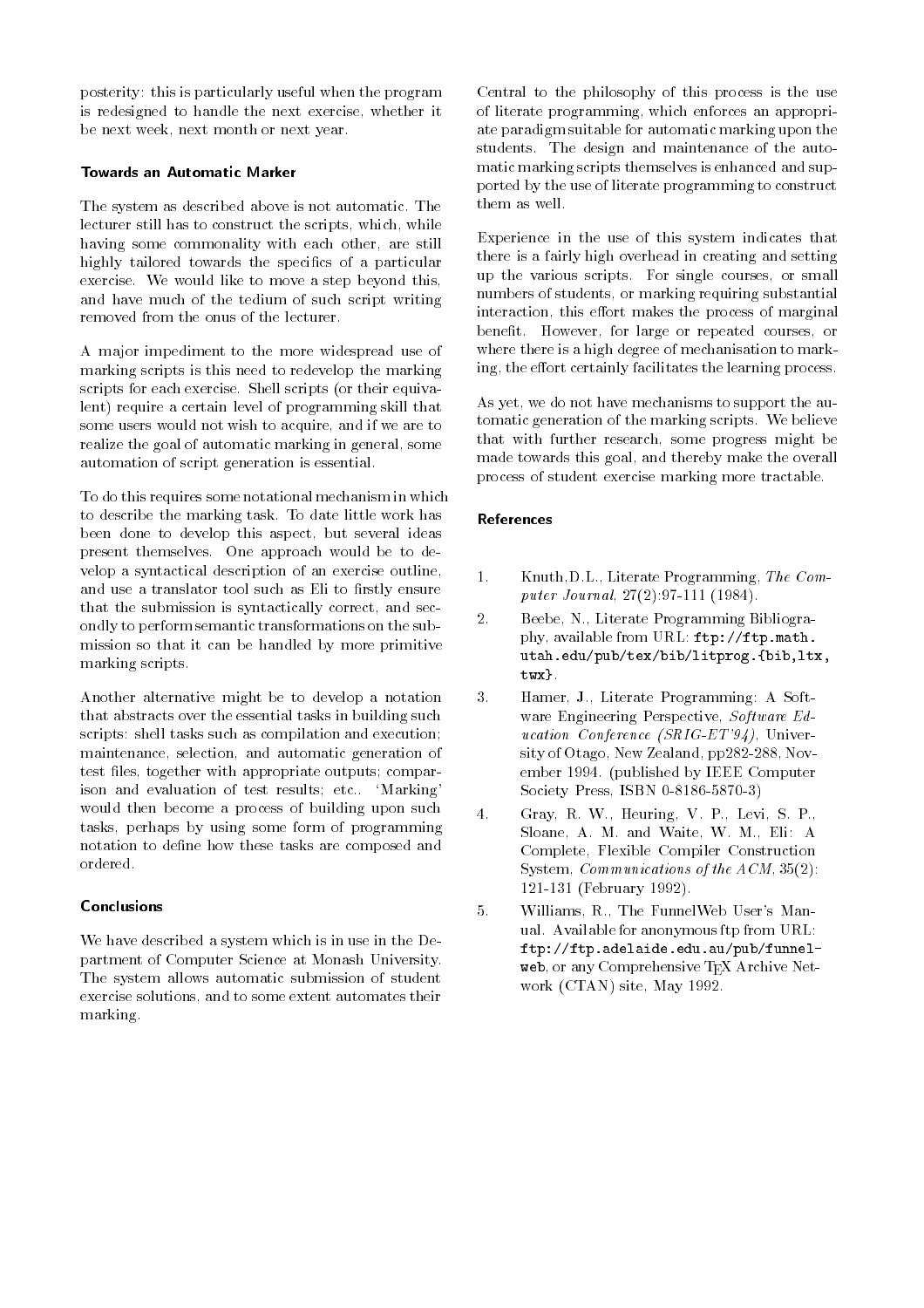# The Submission Script

This uses the submit program written in the Department of Computer Science at Monash. The submitr program used to register a submission relies upon a script embedded in the database file submitrc. That script executed is this program, submitscript. This script gets executed in the context of the student's submit directory, hence we must be careful to copy in all necessary files for the mark script, and to clean up afterwards.

This script is called with three mandatory parameters: the nuweb file name submitted, the student ID number, and the student's user name.

```
"submitscript" 3a \equiv#! /bin/sh
   ex1dir=$HOME/Submit/csc3080/exercise1
   latex=/usr/local/bin/latex
   nuwebfile=$1; studID=$2; studlogin=$3
   rm \; ex1-output >/dev/null 2>&1
   \langleAnnotate the student's literate program 3b\ranglecat ex1-errors
   \langle compile the student's code ?)
   \langle test the student's code ?\rangle\scriptstyle\diamond
```
### Annotate the Student's Literate Program

This script does not do much marking. The human marker is still require to scan the submitted text and assess the result. To assist in this process, we annotate the literate program with some marking comments, using the  $\text{marginpar mechanism}$  mechanism of IAT<sub>E</sub>X. A perl script is used to do the annotation, and the resultant markup is processed through nuweb and latex

```
\langleAnnotate the student's literate program 3b \rangle \equivperl perl-file <$nuwebfile >ex1-annotate.w
   nuweb ex1-annotate.w >>ex1-output 2>&1
   $latex ex1-annotate.tex </dev/null >>ex1-output 2>&1
   \DiamondMacro referenced in scrap 3a.
```
The perl script breaks into two parts: those annotations which must appear before the matching input line, and those which appear after the line

```
"perl-file" 3c \equiv#! /usr/monash/gnu/bin/perl
    \langle initialize perl script ?\ranglewhile (STDIN) {
       \langle annotate question 1 ?\rangleannotate question 2 ?)
       \langleannotate Literate Programming ?\rangleprint \ell.;
        \langle annotate question 1.1 ?\rangle\langle other stuff not shown ?\rangle\mathbf{r}\langle Check and report on missing sections ?)
    \Diamond
```
**Figure 1.** Dample merate program excerpt.